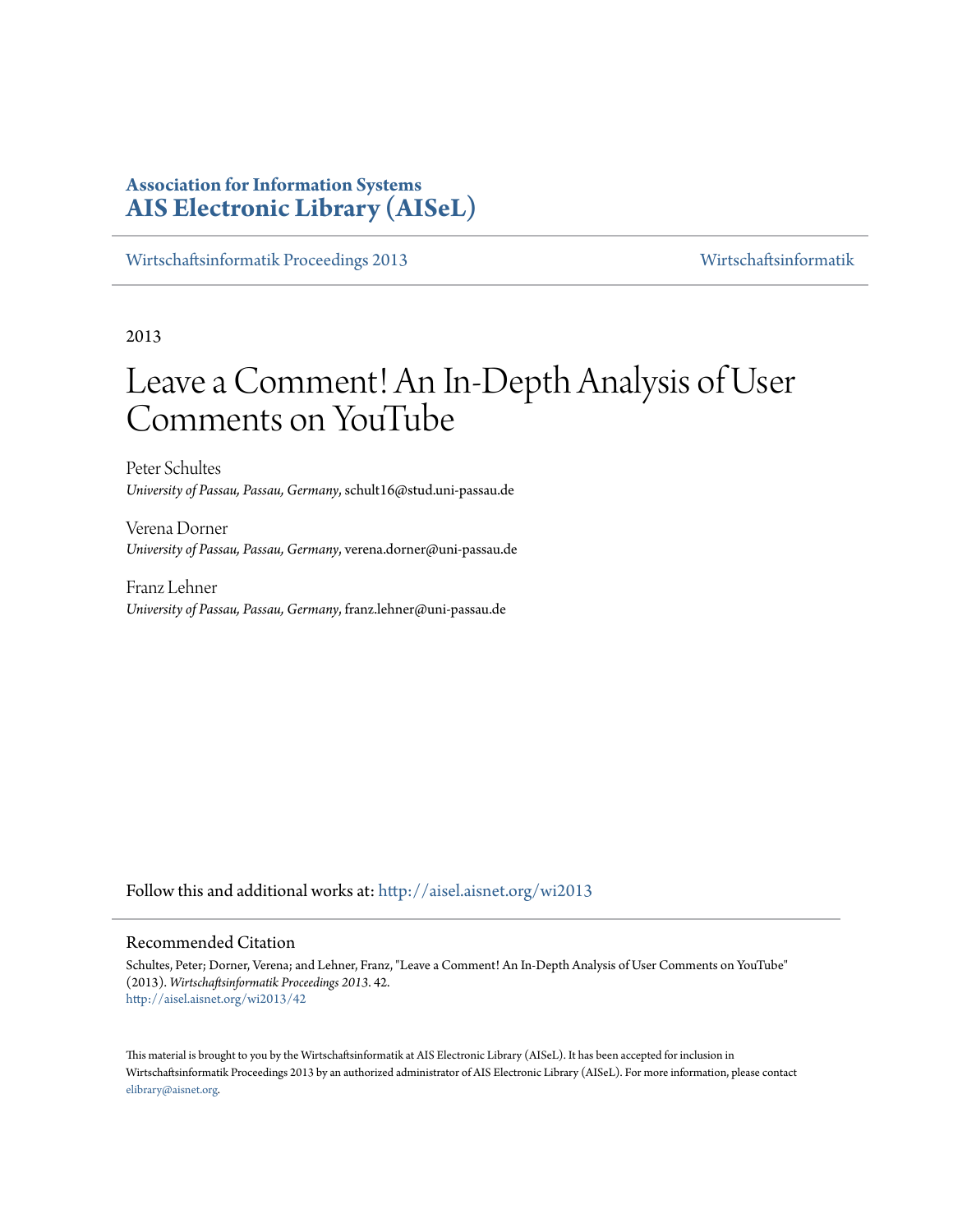# **Leave a Comment! An In-Depth Analysis of User Comments on YouTube**

Peter Schultes, Verena Dorner, and Franz Lehner

University of Passau, Passau, Germany schult16@stud.uni-passau.de, {verena.dorner,franz.lehner}@uni-passau.de

**Abstract.** User comments are the most popular but also extremely controversial form of communication on YouTube. Their public image is very poor; users generally expect that most comments will be of little value or even in thoroughly bad taste. Nevertheless, heaps of comments continue to be posted every day. We propose an explanation for this contradiction in user attitudes and behaviour based on a new comment classification approach which captures salient aspects of YouTube comments. We show that, based on our new classification, we are able to perform very fast lightweight semantic video analysis. In addition, our results indicate that users' video perceptions (Likes and Dislikes) are indeed influenced by the dispersion of valuable and inferior comments.

**Keywords:** YouTube, comments, online video, video, social media

#### **1 Introduction**

More than 800 million people visit YouTube every month [16] and watch more than three billion hours of video material. In 2011, YouTube registered more than one trillion visits – this translates to approximately 140 visits by each member of the entire world population. Online videos fascinate and inspire internet users like no other medium. For a long time now, online videos evolved from an object of passive consumption into an object of social exchange. According to YouTube, more than 100 million people interact every week by rating, sharing and commenting videos [16]. 500 years of YouTube video are watched on Facebook each day, and over 700 YouTube videos are shared on Twitter each minute. YouTube is one of the largest platforms for user-generated content on the internet. Our own study provides evidence to support this fact: popular videos accumulate more than 500 comments each day and obtain some 100.000 ratings during their lifetime on YouTube.

The focus of this article is the most widely used communication feature on You-Tube: user comments. To obtain a first impression of users' attitude towards YouTube comments, we conducted an online survey as part of another study (convenience sample of 95 participants). The participants had a rather negative view on YouTube comments: 64% perceived comments as "irrelevant", 42% as "aggressive" and 51% as stupid. Only 6% regarded comments to be "of essential importance for online videos".

11<sup>th</sup> International Conference on Wirtschaftsinformatik,

 $27<sup>th</sup>$  February – 01<sup>st</sup> March 2013, Leipzig, Germany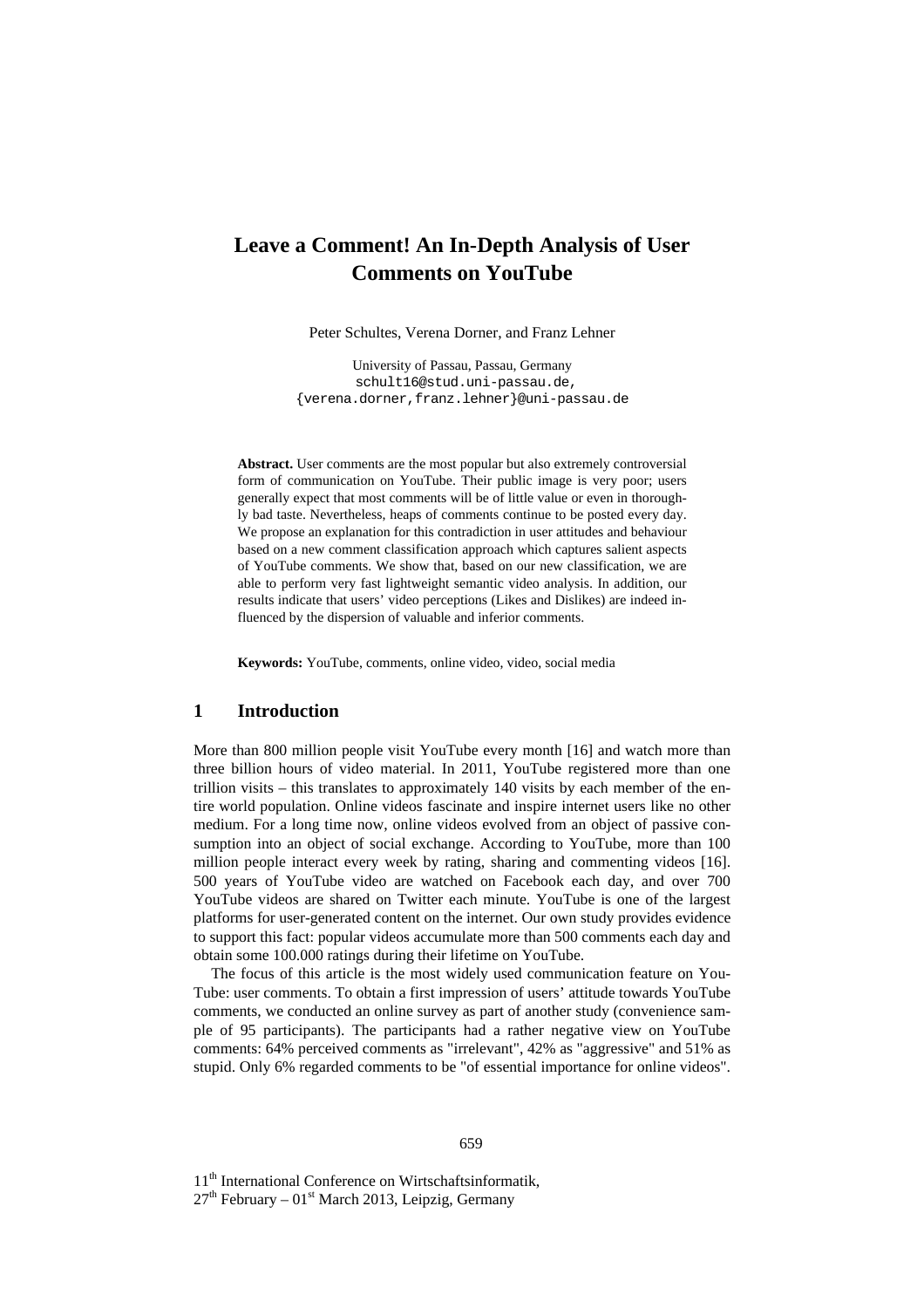These findings are not generalizable to the general (online) public, but our participants' views are notably similar to the negative opinions voiced in many blogs and articles addressing this topic. In a Guardian article in 2009 [13], YouTube comments were described as follows:

#### *"juvenile, aggressive, misspelled, sexist, […], YouTube comments are a hotbed of infantile debate and unashamed ignorance – with the occasional burst of wit shining through"*

And it is not only the comments' content that is perceived to be inadequate. Even the way comments are presented to us is substandard: YouTube has implemented a sequential comment list sorted by creation date in descending order. Usually, eight to ten posts are displayed per page and the remaining comments can be viewed via paging. Unfortunately, only the first two or three comments fit in the originally visible space of the video page. The remaining posts disappear in the scroll area (at a typical vertical display resolution of 1080 pixels). Recent research on users' reading behaviour on web pages [11] has shown that we devote only 20% or less of our attention to the scroll area ("below the fold"). Consequently, places one and two in the comment list are privileged. They are likely the only ones that many users read. Now consider that we found that popular videos yield 200 to 800 comments each day (details in section 3). During peak periods, the publishing rate is even higher. This means that comments are pushed down into the scroll area within a few minutes of their publication, barely noticed – let alone read – by the users.

All in all it would appear that YouTube comments have a rather bad image among users, the press pokes fun at them, and the presentation form is so poor that only a tiny fraction manages to draw an audience. This raises the question: why do people persist in contributing comments? In our survey, 12% stated that they post comments regularly. A broader survey among 3.000 YouTube users [6] yielded approximately the same fraction of commenting users. The size of the YouTube community is estimated at 800 million users [16] – that means at least 96 million active comment authors. To illustrate, a country with a population this size would be the 13th largest country in the world. Apparently, and despite all negative publicity, comments are an essential feature of YouTube and by far the most widely used way to communicate on online videos.

Our user survey brought another interesting aspect to light: 34% (19% in some cases) stated that they read comments "often" and 53% agreed with the statement that they usually read the first two or three comments after watching a YouTube video. Considering that at any one time, a number of the over 800 million users are likely to be reading a comment, each comment is probably still read by thousands of people – even if publishing rates are very high.

In the remainder of the article, we first address the question whether YouTube comments offer added value and how we can measure it. We propose that users perceive an added value in additional information, entertainment and social exchange.

But, as we noted before, this would not explain the comments' poor image and users' contradictory attitudes and behaviour. We therefore suggest that the fraction of inferior comments is huge and mainly responsible for the negative image. Unfortunately, evidence to support our suppositions is difficult to find. YouTube comments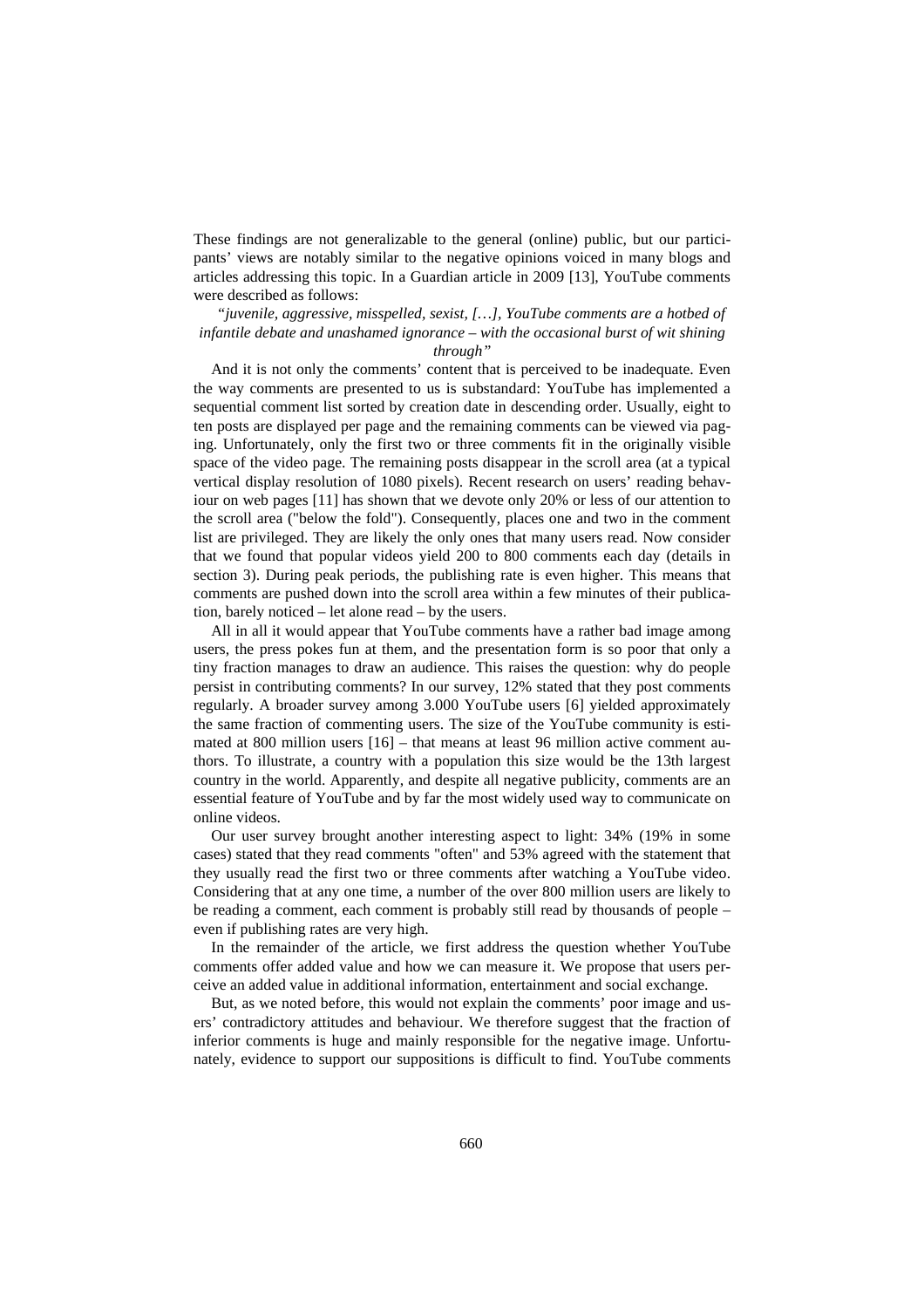are mainly unstructured text fragments, which makes an analysis very difficult. We therefore develop a two-tiered classification approach to help us gather structured information about comment type and quality from more than 100.000 unstructured user comments (section 3). We conduct an explorative study to test the validity of our research model and our suppositions (section 4). During model evaluation, we noticed that the distribution of our comment classes is a precise and characteristic feature of a YouTube video. In our next step, we demonstrate that comments are not just an enduser gimmick but also eminently suitable for semantic analysis of the actual video content (section 5). Our comment classification approach is, to a certain extent, a lightweight alternative to complex image processing. This is of particularly great interest to online video providers who must organize and classify enormous amounts of data. Finally, we investigate the influence of our identified comment types on users' rating behaviour (section 6). We show that there is a positive relationship between certain comment types and the dispersion of Likes and Dislikes, respectively. Obtaining many Likes, thus boosting a video's popularity, is important to the owner of a YouTube video because he can earn good money with the YouTube affiliate program. In fact, the revenues of YouTube affiliate program have more than doubled over four consecutive years [16]. YouTube, as an online video provider, also has a stake in ensuring high viewing numbers and quality (or at least popular) content: ultimately, the entire ad-based revenue model is based on viewing figures and user ratings.

### **2 Related work**

YouTube comments are not a very common research area but there are some articles that gave direction to our work: Ammari et al. [1] investigated the question of how to identify "noisy" YouTube comments. The authors present a roadmap for filtering comments that are not relevant to a certain domain. Their "noisy" comments represent a subset of our T2 comments (details in chapter 3), and their pre-processing step resembles ours. In contrast to their approach, however, we deliberately desisted from focussing on any specific domain. We wanted a broader view on how people communicate via comments on YouTube. Mishne and Glace focused on comments in webblogs [10]. They found that comments constitute a substantial part of the blogosphere, accounting for up to 30% of the volume of weblog posts themselves. Their work underlines the importance of user comments as a way how people interact and extend primary content. Even though web blogs are a quite different domain, the authors identified comment types which are very similar to those we found in our study (e.g. discussion). Thelwall et al. [14] examined the characteristics of authors and comments that can be found on YouTube. They limited their work to descriptive statistics on YouTube comments (with a focus on discussions) without semantic statements. We compared our preliminary results with this work to ensure consistency and found a considerably higher amount of offensive posts in our data set.

In section 5, we show how our comment-based classification approach can be used for video categorization. Leung et al. present an approach based on a clustering of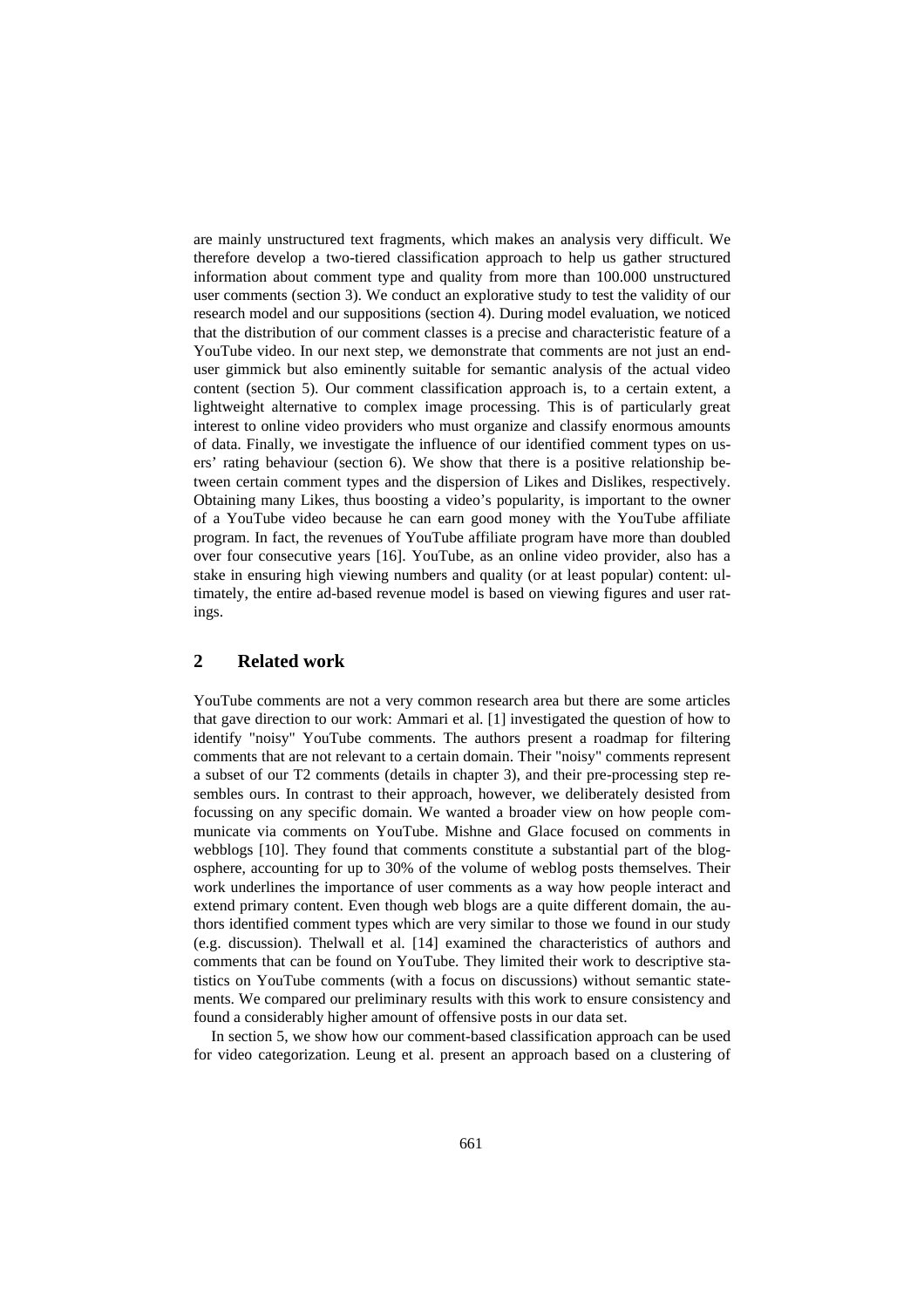similar comment content [8] which leads to better search results and appropriate video categories "of interest". In comparison, our approach is less powerful but more general. Leung et al.'s procedure requires domain specific knowledge on the video category whereas our comment classes do not. A very interesting study on how user ratings for YouTube comments can be predicted was conducted by Siersdorfer et al. [12]. They found that positive and negative ratings are closely related to the video category. Their main objective is different to our study but our results could have benefitted from taking ratings into account, since it is one possible measurement of comment quality. Unfortunately, we could not include user rating in our data set since we were not able to collect them via our data collection API. Hsu et al. [5] developed an approach to rank user comments regardless of the context in which they appear. They present a regression-based procedure for automatic quality assessment of user comments depending on the preferences of the particular community. As an extension, their results could be mixed with our measures of the comment quality, which may lead to better classification.

#### **3 Research Model and Data Collection**

First of all we had to find out how users communicate via comments. We were not primarily interested in the motivations for posting messages (see e.g. [7] for detailed information on the motivations for posting comments in online communities) but rather in the observable behaviour of YouTube users. We therefore collected quite a large amount of comment data and developed a formal model for the object YouTube comment, and finally applied data mining methods. We conducted an in-depth analysis of 136.854 comments on 304 YouTube videos between 03/15/2012 and 03/21/2012. The comments were collected using the YouTube Data API [17], and stored temporarily for subsequent analysis. To keep the amount of data manageable, videos were selected automatically from standard feeds like "most popular", "most viewed" for the regions North America, Germany and Great Britain. Since classifying small amounts of data leads to unstable results [14], we only selected video categories containing at least five videos and only videos which attracted at least 50 comments during evaluation period. Our sample represents a snapshot of the most popular videos in the selected regions at the time. We decided against manually selecting additional videos for the smaller categories like Sports because there exists no obvious selection rule and we did not want to introduce selection bias into our results. Table 1 shows an overview of our data set.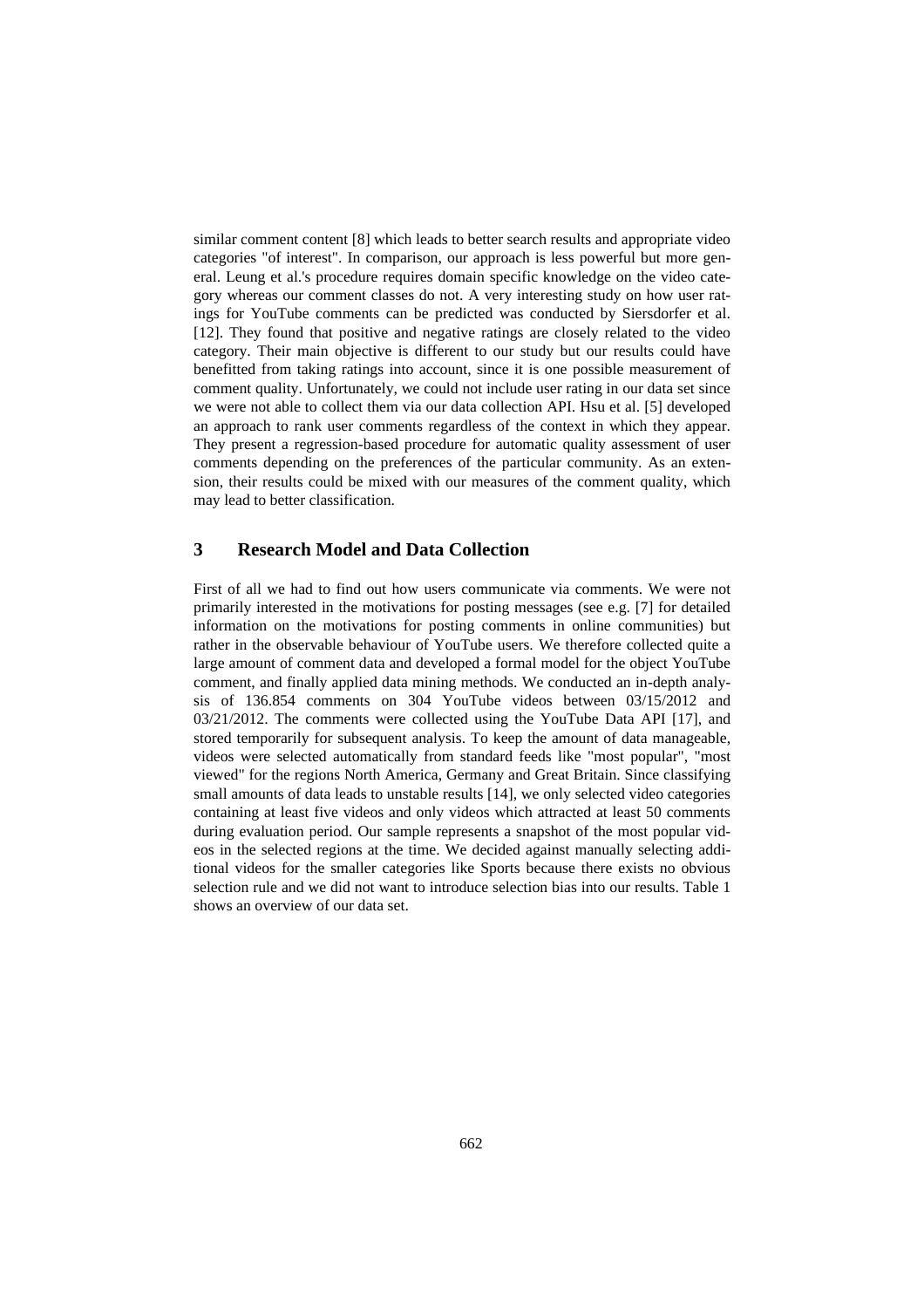|                | త<br>S<br>ews<br>Politi<br>Ž | $\mathbf{\hat{q}}$ | <b>SM</b><br>ಕೆ | ≌<br>Spon | မ္ဘီ<br>త<br><b>Science</b><br>ਠ<br>톱 | ing<br>ឡ<br>也 | త<br>People<br>Blogs | Music | ទី<br>త<br>Ę<br>Е<br>沪<br>Е | <b>nter</b><br>٢T<br>œ | ನ<br>ख⊗<br>nim |
|----------------|------------------------------|--------------------|-----------------|-----------|---------------------------------------|---------------|----------------------|-------|-----------------------------|------------------------|----------------|
| #videos        | 10                           | 42                 | 9               |           |                                       | 9             | 19                   | 59    | 8                           | 47                     | 9              |
| #com-<br>ments | 3498                         | 35105              | 1825            | 804       | 1902                                  | 4156          | 14193                | 46630 | 1928                        |                        | 1848 1163      |

**Table 1.** Overview of analysed video categories

Basically, these are many unstructured text fragments. Our next challenge was to extract information from the data which would reveal the reasons for the contradictory usage behaviour of YouTube comments. We focussed on three basic comment types:

- **Discussion posts (T1)**: contains comments which are part of discussions among users. Since YouTube comments can be published as a reply to another comment, discussion threads evolve.
- **"Inferior" comments (T2)**: contains offensive statements and/or insults, comments without any relevant content or short emotional shout-outs.
- **"Substantial" comments (T3)**: contains comments without offensive statements that carry certain content information and are, ideally, directly related to the actual video content.

We propose that T1 and T3 comments provide added value for the users (information, entertainment, social exchange), whereas the "inferior" comments (T2) annoy most users. We decided to apply the definitions for the three comments types broadly and make no claims of their being complete. We operationalized our comment types on several relevant low level features (Table 2). The feature OFFENSIVE HINT was extracted by sentiment analysis with "SentiStrength" [15]. We also used manually built word lists for EMOTIONAL HINT for topics like "offensive", "amused" or "amazed" from samples of our data set. We did not rely on sentiment analysis alone because YouTube comments contain a high number of vernacular and cryptic shortcuts. These could not be processed satisfactorily by sentiment analysis. The features KEYWORD MATCH and TITLE MATCH are considered as indicators for a relationship between comment content and actual video content. A semantic analysis of video material turned out to be very difficult at this point. Automatic audio and image processing is still an extremely complex task, and the results must be treated with caution. Hence, we analysed metadata published along with a video instead [4], in particular the keywords and video title. Each comment was then searched for relevant keywords and parts of the title.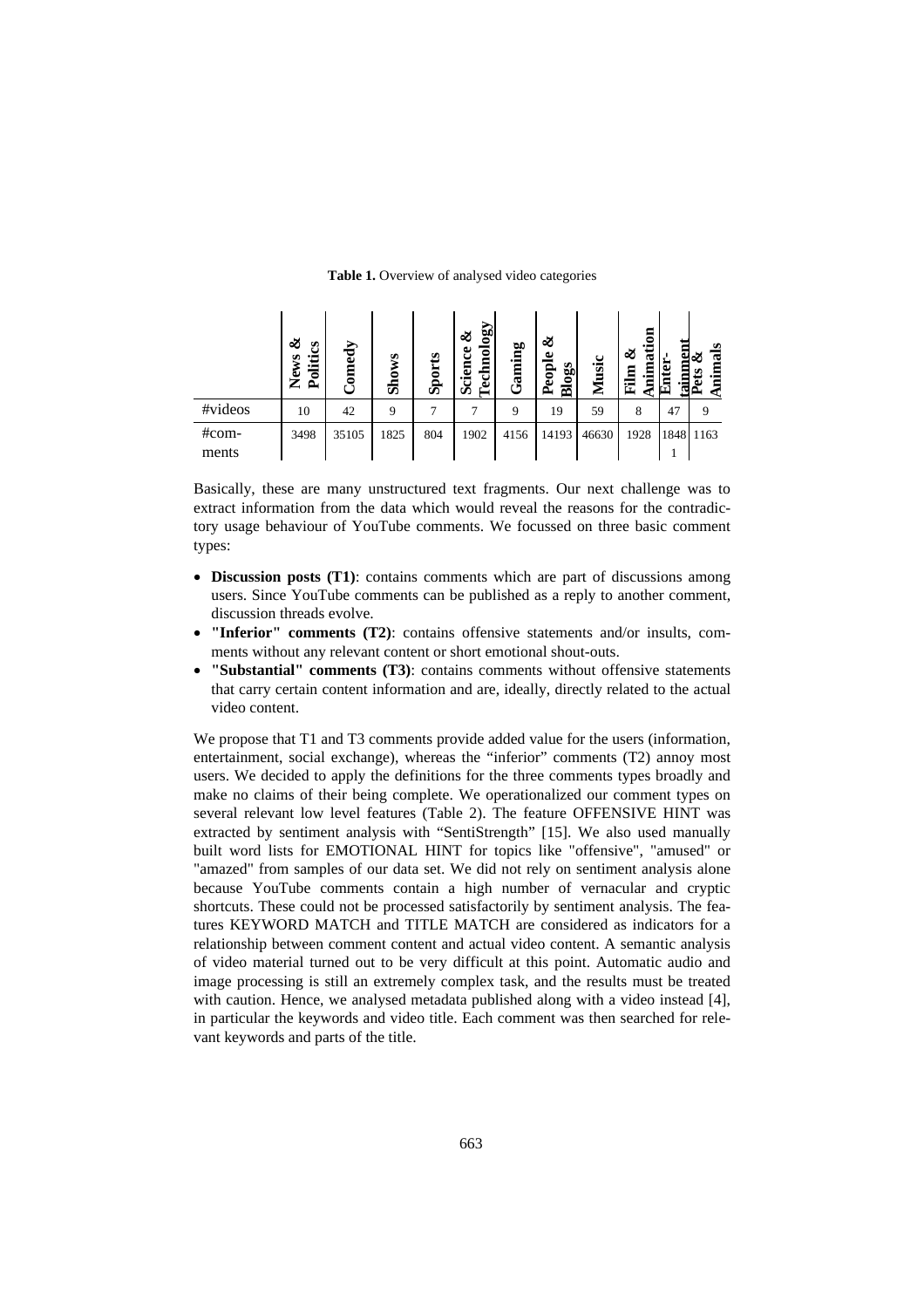|  |  | Table 2. Description of all Features |
|--|--|--------------------------------------|
|--|--|--------------------------------------|

| <b>Feature</b>                                                | <b>Description</b>                                                                                                                                            |  |  |  |  |  |  |  |  |
|---------------------------------------------------------------|---------------------------------------------------------------------------------------------------------------------------------------------------------------|--|--|--|--|--|--|--|--|
| <b>SPAM HINT</b>                                              | Comment was reported as spam by a user                                                                                                                        |  |  |  |  |  |  |  |  |
| <b>OFFENSIVE HINT</b>                                         | Comment has a negative sentiment strength greater than<br>2, a high proportion of capital letters and/or contains<br>words for topics "aggressive" or "angry" |  |  |  |  |  |  |  |  |
| <b>EMOTINAL HINT</b>                                          | "amused",<br>Comment contains words for<br>topics<br>"amazed", "devoted" or "disgusting"                                                                      |  |  |  |  |  |  |  |  |
| <b>EMOTICON HINT</b>                                          | Comment contains at least one emoticon                                                                                                                        |  |  |  |  |  |  |  |  |
| PART OF THREAD<br>Comment is part of a discussion among users |                                                                                                                                                               |  |  |  |  |  |  |  |  |
| #WORDS                                                        | Number of words                                                                                                                                               |  |  |  |  |  |  |  |  |
| <b>TIMESTAMP HINT</b>                                         | Comment contains a video timestamp (e.g. "at 1:30")                                                                                                           |  |  |  |  |  |  |  |  |
| <b>KEYWORD</b>                                                | Comment contains at least one relevant keyword                                                                                                                |  |  |  |  |  |  |  |  |
| <b>MATCH</b>                                                  |                                                                                                                                                               |  |  |  |  |  |  |  |  |
| <b>TITLE MATCH</b>                                            | Comment contains a relevant component from the title                                                                                                          |  |  |  |  |  |  |  |  |

Our comment types reflect a very general view on YouTube comments in their entirety and combine several specific communication patterns. To get a more accurate view on the characteristics of YouTube comments as a form of communication we defined several subclasses for each comment type. The formal description of each comment class was derived directly from the definition of the consisting comment type. In section 4 we will show that the comment classes revealed further insights in the way how people use comments and express their minds. In addition we were also able to consider inferior discussion posts through T1-subclasses C1 and C2. Table 3 lists the comment classes and their formal specifications that we used for classification.

**Class Title Definition** T1 C1 *offensive discussion post* PART OF THREAD & (OFFENSIVE | SPAM) C2 *insubstantial discussion post* PART OF THREAD & (#WORDS < 4) C3 *normal discussion post* PART OF THREAD T2 C4 *spam or offensive post* SPAM | OFFENSIVE C5 *short emotional shout out* #WORDS < 9 & (EMOTIONAL) EMOTICON) & !(TIMESTAMP | KEYWORD | TITLE) C6 *insubstantial post* #WORDS < 4 T3 C7 *reference to video content* TIMESTAMP C8 *contribution with respect to video content* #WORDS > 8 & (KEYWORD | TITLE) C9 *normal statement* #WORDS > 10 C10 *short statement* #WORDS > 3 & #WORDS < 11

**Table 3.** Predefined comment classes with formal definitions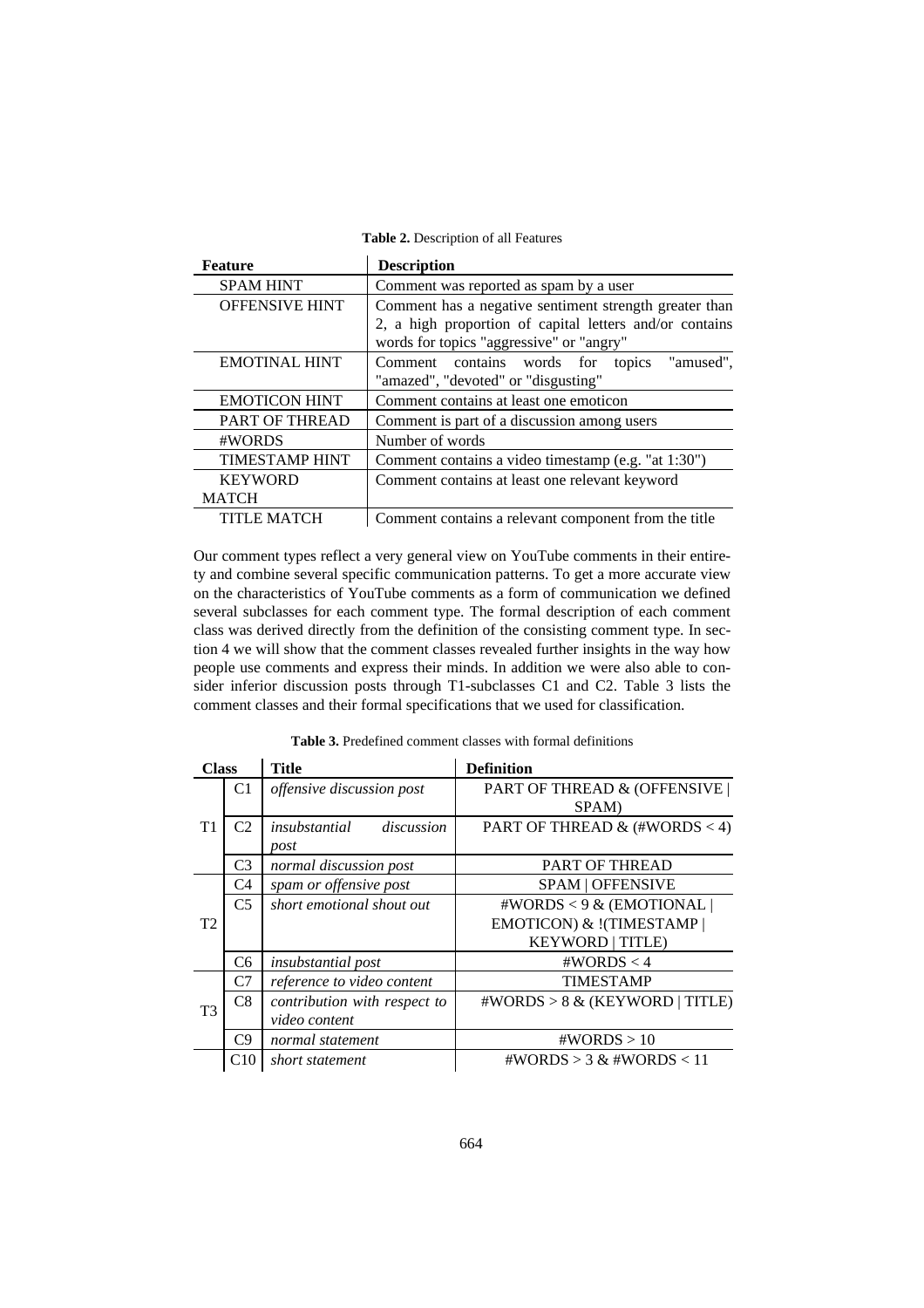We designed the pre-processing step similar to [8], eliminating stop words and single characters form the text bodies. Each comment was then checked for class membership. Class assignment was carried out in a disjunctive fashion; the OFFENSIVE HINT feature, for example, does not match classes C5 - C10.

Note that we used both syntactic (e.g. #WORDS) and semantic (e.g. OFFENSIVE HINT) features for classification, which is the reason why some categories overlap. C1-comments, for example, would belong to type T2 if we ignored the syntactic feature PART OF THREAD. However, we decided to consider as many easily extractable features as possible to ensure optimal operationalization.

## **4 Consistency Check: Is our Operationalization Valid?**

After classification, we tested the validity of our operationalization. Our goal was to verify the results of our classification by a descriptive evaluation of our test data set. This step was necessary because we cannot guarantee that the formal description of our comment classes represents their semantic meaning. We examined the distribution of comment classes in each video category to determine whether the variance can be explained based on video content only. This would provide strong evidence that our operationalization is highly reliable. The classification results are shown in table 4. The upper cell value marks the relative proportion of each subclass in each category and the lower value is the standard deviation.

**C1 - C3:** Users conduct comment-based discussions in a variety of ways. In the categories Sports, Science & Technology and Gaming, approximately 20% of all comments are part of discussion threads. Relatively few comments (less than 20%) belong to C1; the majority belongs to C3. Videos in these categories mainly address events and new products (for example *"Inspired Bicycles - Danny MacAskill April 2009"* or *"New iPad 3 Concept Features"*), for which there exist special-interest groups. People in this groups use the video as an opportunity for exchange, but mostly in a way which suggests that the videos do not polarize or address social issues. The category News & Politics presents a completely different picture: 57% of all comments are part of discussions. Nearly 40% of discussion posts contain offensive characteristics, suggesting that strongly polarizing topics are addressed. Considering that videos like *"9/11: Total Proof That Bombs Were Planted In The Buildings!"* or "*Appeasing Islam*" form part of this category, this phenomenon is perhaps little surprising. The distribution of the feature #WORDS is very interesting. In most categories, average word count lies between 9 and 16, but in News & Politics, it is 37, indicating longer and more substantive disputes. The ratio of #AUTHORS to #COMMENTS supports this view. In News & Politics, it is under 0.40, but higher than 0.70 in all other categories. In summary, comparatively few authors are responsible for most comments, and threads are much longer than in other categories. The category Pets & Animals in particular shows a completely different picture: Only 11% of all comments belong to classes C1 - C3 and the ratio of authors to comments is much higher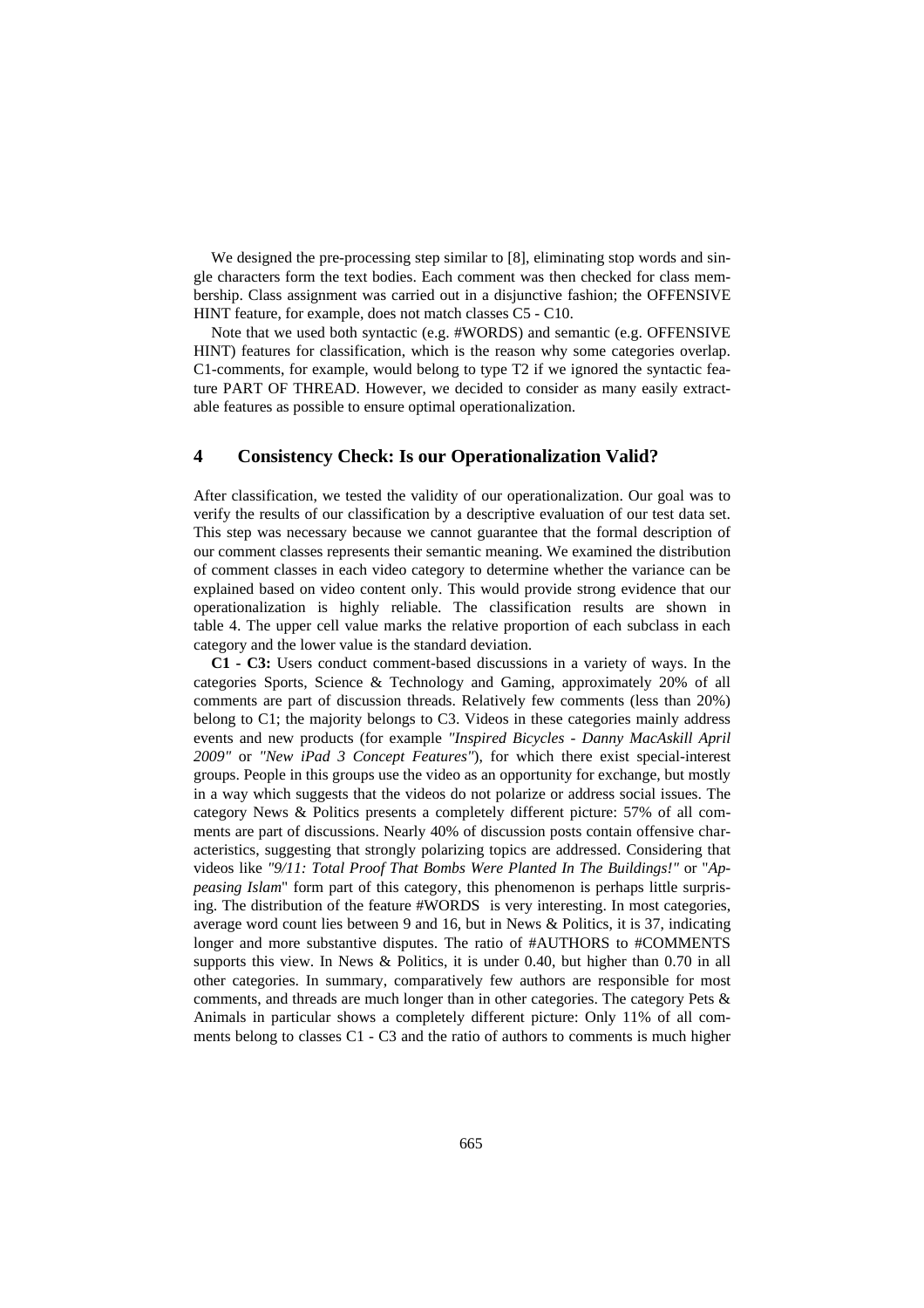|                                             |                | ళ<br>Politics<br>News | Comedy | <b>Shows</b> | <b>Sports</b> | Technology<br>ళ<br>Science | Gaming | ళ<br>People<br>Blogs | Music | Animation<br>ళ<br>Film | tainment<br>Enter- | Animals<br>ళ<br>Pets |
|---------------------------------------------|----------------|-----------------------|--------|--------------|---------------|----------------------------|--------|----------------------|-------|------------------------|--------------------|----------------------|
|                                             | C1             | 0.22                  | 0.05   | 0.03         | 0.03          | 0.04                       | 0.04   | 0.07                 | 0.03  | 0.02                   | 0.04               | 0.02                 |
|                                             |                | 0.10                  | 0.04   | 0.02         | 0.03          | 0.03                       | 0.02   | 0.07                 | 0.02  | 0.01                   | 0.05               | 0.02                 |
| T1                                          | C2             | 0.01                  | 0.02   | 0.03         | 0.03          | 0.02                       | 0.04   | 0.02                 | 0.04  | 0.02                   | 0.03               | 0.02                 |
|                                             |                | 0.03                  | 0.02   | 0.03         | 0.01          | 0.01                       | 0.01   | 0.01                 | 0.02  | 0.01                   | 0.02               | 0.02                 |
|                                             | C <sub>3</sub> | 0.34                  | 0.08   | 0.08         | 0.15          | 0.18                       | 0.17   | 0.08                 | 0.11  | 0.12                   | 0.13               | 0.07                 |
|                                             |                | 0.08                  | 0.06   | 0.05         | 0.09          | 0.24                       | 0.08   | 0.08                 | 0.07  | 0.06                   | 0.11               | 0.04                 |
| C4                                          |                | 0.18                  | 0.22   | 0.16         | 0.20          | 0.19                       | 0.17   | 0.28                 | 0.24  | 0.19                   | 0.18               | 0.16                 |
|                                             |                | 0.06                  | 0.06   | 0.05         | 0.07          | 0.08                       | 0.03   | 0.10                 | 0.11  | 0.06                   | 0.05               | 0.04                 |
|                                             |                | 0.01                  | 0.11   | 0.07         | 0.06          | 0.06                       | 0.09   | 0.07                 | 0.11  | 0.12                   | 0.12               | 0.14                 |
| T2                                          | C5             | 0.01                  | 0.04   | 0.05         | 0.05          | 0.04                       | 0.04   | 0.05                 | 0.06  | 0.03                   | 0.06               | 0.04                 |
|                                             |                | 0.02                  | 0.15   | 0.20         | 0.12          | 0.14                       | 0.09   | 0.13                 | 0.11  | 0.13                   | 0.13               | 0.20                 |
|                                             | C6             | 0.12                  | 0.05   | 0.11         | 0.02          | 0.07                       | 0.04   | 0.06                 | 0.03  | 0.06                   | 0.05               | 0.07                 |
| $\overline{\rm C7}$<br>T <sub>3</sub><br>C8 |                | 0.01                  | 0.03   | 0.04         | 0.13          | 0.01                       | 0.04   | 0.01                 | 0.03  | 0.04                   | 0.04               | 0.02                 |
|                                             |                | 0.01                  | 0.03   | 0.04         | 0.08          | 0.01                       | 0.03   | 0.01                 | 0.04  | 0.03                   | 0.03               | 0.01                 |
|                                             |                | 0.09                  | 0.11   | 0.25         | 0.11          | 0.09                       | 0.12   | 0.11                 | 0.13  | 0.10                   | 0.11               | 0.13                 |
|                                             |                | 0.03                  | 0.05   | 0.17         | 0.04          | 0.06                       | 0.05   | 0.09                 | 0.06  | 0.07                   | 0.09               | 0.08                 |
|                                             |                | 0.11                  | 0.14   | 0.08         | 0.11          | 0.19                       | 0.16   | 0.16                 | 0.12  | 0.17                   | 0.13               | 0.16                 |
|                                             | C9             | 0.09                  | 0.05   | 0.06         | 0.08          | 0.10                       | 0.04   | 0.06                 | 0.04  | 0.06                   | 0.04               | 0.08                 |
|                                             |                | 0.01                  | 0.09   | 0.06         | 0.06          | 0.08                       | 0.08   | 0.07                 | 0.08  | 0.09                   | 0.09               | 0.08                 |
| C10                                         | 0.02           | 0.03                  | 0.04   | 0.02         | 0.05          | 0.02                       | 0.04   | 0.02                 | 0.03  | 0.04                   | 0.03               |                      |

**Table 4.** Distribution of comment classes among video categories.

at 0.94 than in News & Politics. Videos of this category apparently cause only little

occasion for discussion.

**C4 - C6:** The proportion of spam-like or offensive comments is relatively high across all categories. Only Pets & Animals exhibits low levels below 20% (16% and an additional 2% of offensive discussion posts). The category People & Blogs leads C4 comments with 28%. Videos such as *"I AM A MUSLIM!"* or *"Abortion? I love you. Life is beautiful. pregnant. My speech to President Obama"* address socially relevant topics on which there are strongly conflicting opinions in the community. YouTube users apparently tend to express their opinions in an offensive rather than a contentcentred way. We also identified many C4-comments for user-generated videos (in People & Blogs) such as *"GINGERS DO HAVE SOULS!!"*. User-generated videos with controversial content seem to inspire users particularly to post offensive or derogatory comments. One out of four comments in Music category contains spam or offensive posts. We found a large proportion of comments which were reported as spam by users. In particular, we encountered an increased number of references to personal channels and hidden advertisements. Videos from Comedy feed likewise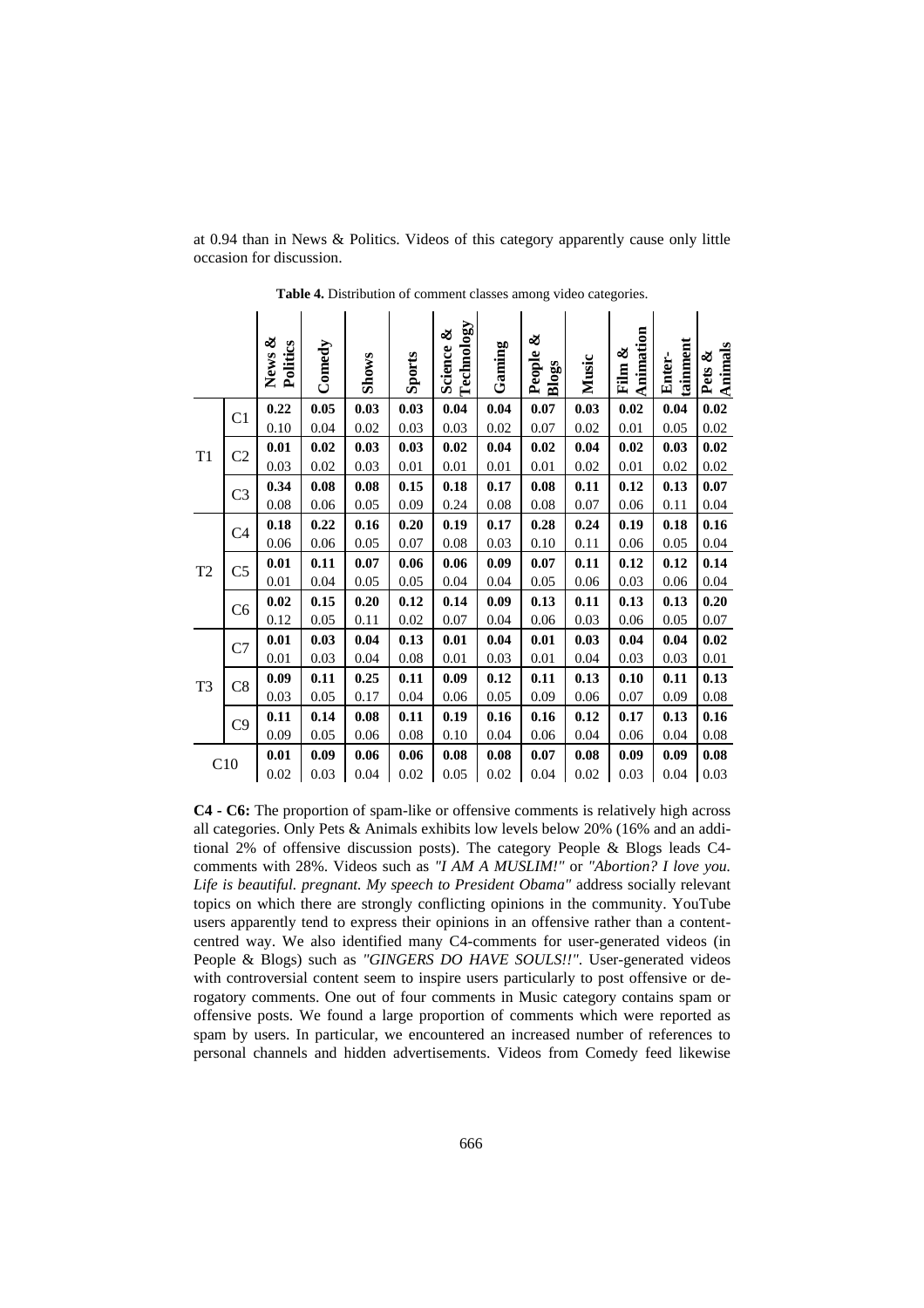evoke a lot C4-comments (22%), which is probably due to the fact that videos such as *"Americans are NOT stupid - WITH SUBTITLES"* are not considered as funny by everyone. The largest number of offensive and spam-like comments was found in News & Politics, if adding C4- and C1-posts. Nearly 40% could be assigned to these classes. C5- and C6-comments dominate in the categories Film & Animation, Entertainment and Pets & Animals, which mainly contain entertaining or amusing videos. It is not surprising that videos such as *"World's Largest Rope Swing"* or funny animal videos instigate short emotional shout outs. In general, we found that the proportion of very short posts with no significant content (C5 and C6) is rather high at 20% to 30%.

**C7 - C9:** C7-comments represent only a very small proportion of comments (2% to 4%). However, these posts certainly offer added value to the viewer: With the help of C7-comments, users can skip to the most interesting scenes in the video instead of being forced to view the entire video. The only exception is the Sports category where 13% of all comments fall into class C7. In many sports events, there are few decisive or spectacular scenes (e.g. football goals being scored) which are of particular interest to users and most likely to be commented on; hence the frequency of C-7 comments C8-comments are a very important comment type as well. In our opinion, comments that contain neither offensive nor spam like statements, that are of a certain length and are related to video content are most likely to be perceived as valuable by users. In most categories, 10% to 13% of comments are C8 comments. The comparatively low proportion of 9% in News & Politics is due to disjunctive classifying. Almost half the comments had already been assigned to classes C1 - C3. If we had ignored the PART OF THREAD-feature, the total amount of C8-comments would have been much higher for this category. C9-comments are similar to C8-comments. They are content carriers without offensive or spam-like tokens but without a direct relationship to video content. In Science & Technology, C9-comments occur frequently because many posts discuss alternative or competing products (especially for videos such as *"New iPad 3 Concept Features"* or *"BAE Electromagnetic Railgun"*). Since in these cases no keywords matches are found, many posts are classified as C9 instead of C8 comments.

**Implications.**Our results indicate that no comment type is dominant on YouTube. Rather the opposite is true: users communicate on different video topics in different ways. This resembles verbal communication patterns: we talk about political topics in a different way than about sport events. Indicators are, for example, emotional tokens, stronger content relationship or extensive discussions. Overall, we found a relatively high proportion of offensive posts. But basically, YouTube comments appear to reflect real-life communication behaviour. Consequently, the distribution of the ten comment classes is highly different among the video categories and the variance can be explained mostly by the video content itself. This is a strong indicator for the validity of our operationalization and confirms our supposition: we found a substantial amount of comments that do not contain offensive statements and can be perceived as content carriers. Likewise, social interactions take place in 20% of all posts via discussion threads. These two comment types offer added value to the users, which we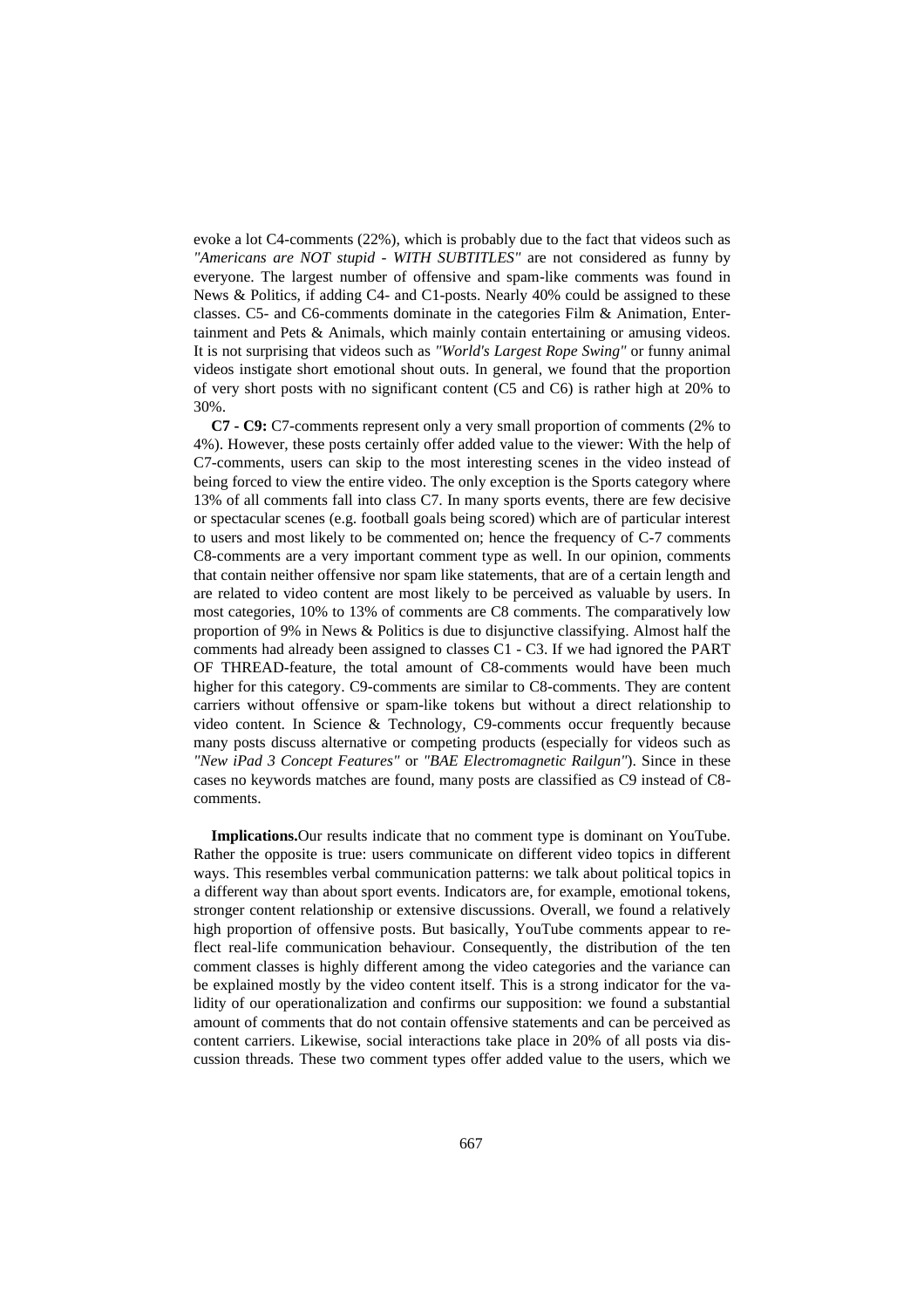suggested is the main reason why so many users post so many comments. On the other hand, our investigation revealed that about 30% of all comments belong to comment type T2. These comments are likely perceived as disturbing and annoying by the majority of users. This fact explains why users have such a negative impression of YouTube comments and also explains the contradictory usage behaviour.

#### **5 Comment Classes as a Basis for Automatic Video Analysis**

The results of our comment classification offer interesting insights into user commenting behaviour on YouTube. One particular interesting variable is the variance of the distribution of different comment classes across different video categories. If YouTube users commenting behaviour depends on the content of the video in question, then we might be able to use the variance of the distribution of different comment classes as a means to identify which topic a video is likely to deal with.

Automatic extraction of semantic information from raw video data is still extremely difficult and error prone. But for online video providers like YouTube, these evaluations are essential because they allow better search results and indexing of video data. We examine how our results on comment class distributions can be used to overcome the "semantic gap" in some areas. We picked the video category as the subject of analysis, which, due to its very general nature, is very likely one of the first steps in a video retrieval process. Our aim is to estimate reliably which video category a video belongs to, based on available comments and the distribution of the comment classes.

For this purpose we conducted a support vector machine (SVM) based classification. We performed n-force cross validation by splitting the comments on our 226 videos (Table 3) into ten parts. One part is used as test data, the other parts as training data, and the test data switches after each run. Every test video is described by a vector composed of the actual category as well as the relative distribution of the comment classes. After the training run, the SVM estimated the category for each test vector. We used the LIBSVM implementation [2] for our investigations and achieved the best results by configuring the SMV as a nu-classifier working on a radial kernel  $(nu = 0.1)$ . In our test run the classifier had an error rate of merely 2.8%. Table 5 shows the detailed results for each category. The outstanding quality of the measured values indicates that comment class distribution is a reliable decision base for providing first assessments of the actual video content and the video category, respectively. Of course we cannot ensure the reliability of this method in general yet, but our results are very encouraging. More experiments with different training and test data are needed to confirm our claim.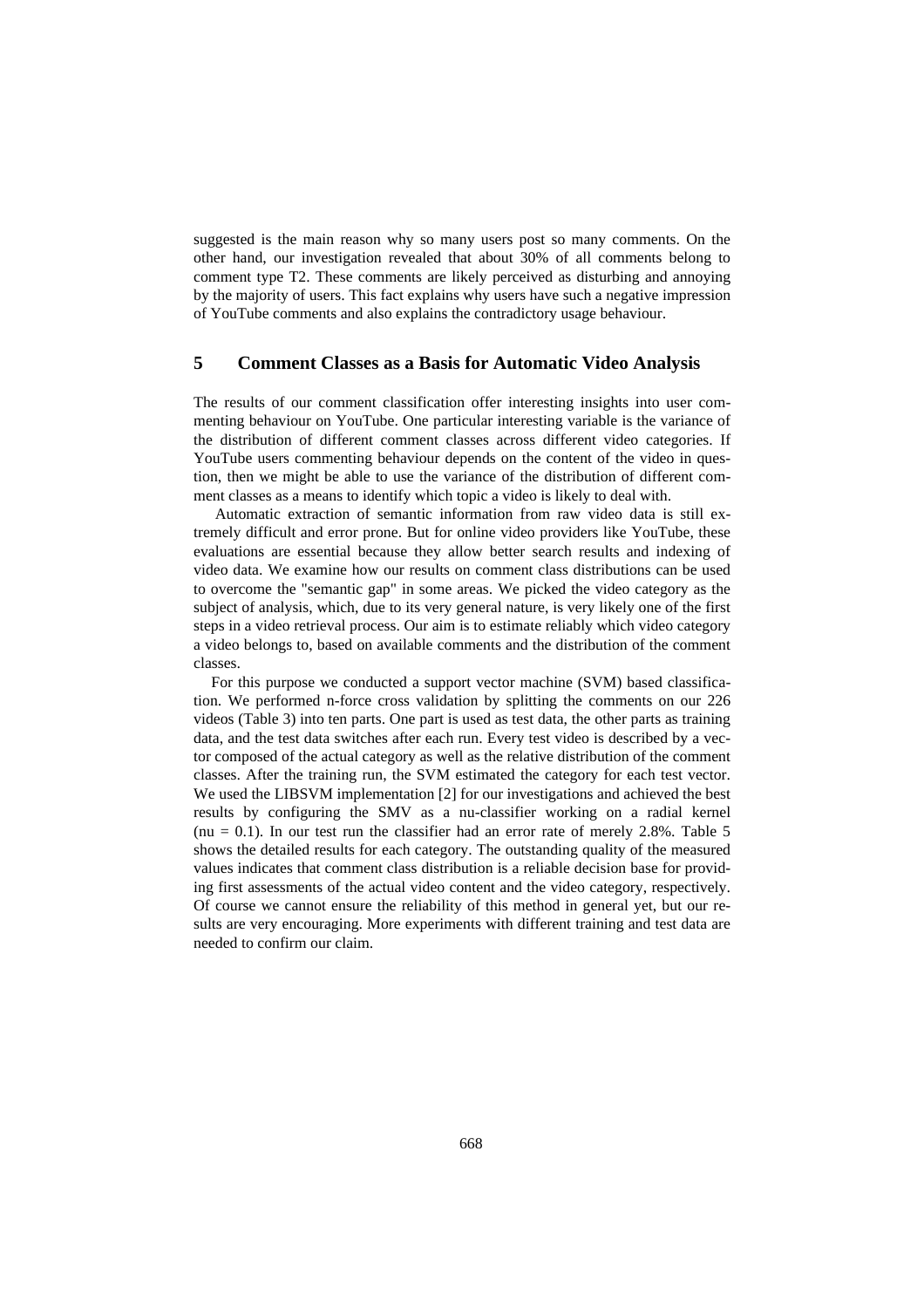|           | తక<br>B<br>ews<br>ίü<br>Z<br>௨ | 'omedy | <b>Shows</b> | S<br>Spor | $\Omega$ <sup>o</sup><br>త<br>Technolo<br>ပ္ပ<br>Scien | Gaming | త<br>People<br>Blogs | Music | త<br>ಡ<br>Film<br>Ė | tainment<br>Enter- | nimal<br>ಟ<br>ets<br>$\sim$ |
|-----------|--------------------------------|--------|--------------|-----------|--------------------------------------------------------|--------|----------------------|-------|---------------------|--------------------|-----------------------------|
| Precision | 1.00                           | 0.88   | 1.00         | 1.00      | 1.00                                                   | 1.00   | 1.00                 | 1.00  | 1.00                | 1.00               | 1.00                        |
| Recall    | 1.00                           | 1.00   | 1.00         | 1.00      | 0.67                                                   | 0.67   | 0.89                 | 1.00  | 1.00                | 1.00               | 1.00                        |
| F-Measure | 1.00                           | 0.93   | 1.00         | 1.00      | 0.80                                                   | 0.80   | 0.94                 | 1.00  | 1.00                | 1.00               | 1.00                        |

**Table 5.** Results of the SVM-classifier for our data set

 $\sim 10^{-11}$ 

 $\sim 10^{-1}$ 

 $\mathbf{r}$ 

 $\mathbf{r}$ 

 $\mathbf{I}$ 

**Contract Contract Contract Contract** 

 $\mathbf{r}$ 

 $\mathbf{L}$ 

 $\sim 10^{-1}$ 

The automatic determination of the video category showed that comment classes are very well suited as a lightweight approach to gather semantic information for online videos. Apart from category membership, we have identified further opportunities for using YouTube comments in semantic analysis and implemented them in prototypes.

C7-comments, for example, can be used to identify the most relevant scenes in the video. Assuming a relatively small number of 5.000 comments for a particular video, a classification run results in approximately 200 C7-posts from which it is very likely we will be able to extract the most important scenes.

Beyond that, C8-comments are suitable for summarizing video content. Since keywords are not very user-friendly as a means for providing a content summary, we employ C8-comments to fill this gap. Identifying appropriate C8-comments for the sequences that were extracted from C7-comments turned out to be manageable by performing textual similarity checks. The enrichment of C7-comments by C8 comments is recommendable because samples showed us that C7-posts tend to be relatively short. The user attitude towards a video can be measured by the amount of C4- and C5-comments as well as parts of our feature indicators for offensive and emotional posts, respectively. Even with relatively simple features, we were able to determine the degree of emotionality in a comment and form a basic attitude via accumulation. Analysing C3-comments is also a very convenient way of gaining further knowledge. We assume that, since the post raised a discussion, the content of the "root" comment is particularly interesting for users. The longer the thread length, the more relevant the post seems to be.

There are many further interesting approaches for a comment based content retrieval system for YouTube videos, which we are working on now. We would like to refer to our future research work since further details would go beyond the scope of this article.

## **6 Comment Types and Rating - is there a Relationship?**

In the previous section, we showed that comments have the potential for some kinds of semantic analysis, which is very important for platform providers like YouTube. In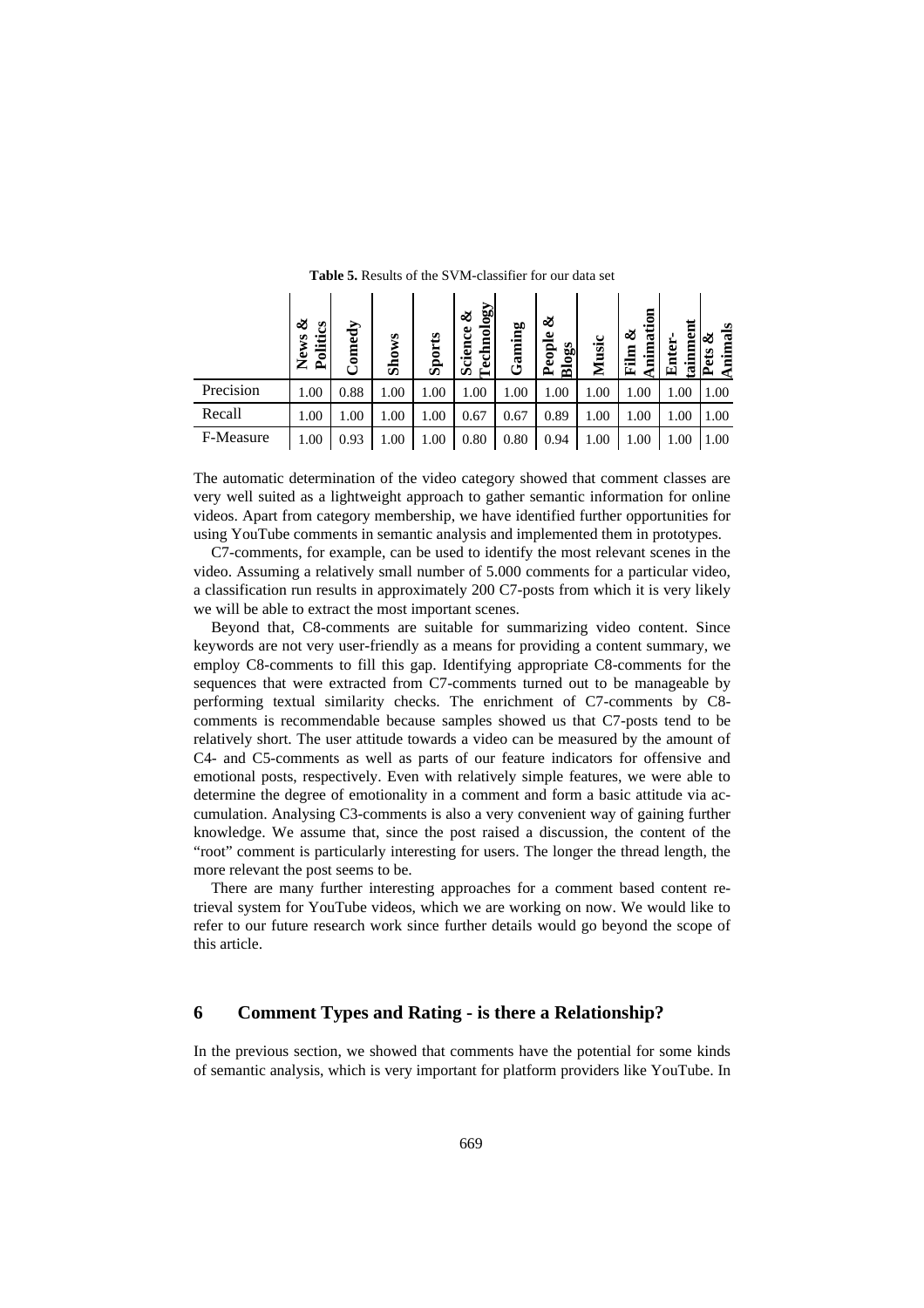the next step, we will demonstrate how comments relate to the dispersion of Likes and Dislikes. The direct effect of comments on the number of views is difficult to measure: obviously, a viewing takes place before comments appear. It is therefore doubtful whether an effect of comments on the number of views exists. Even if there were a statistic correlation, it would be difficult to arrive at a meaningful interpretation. But an increased number of Likes affects the number of views since the video indicates higher popularity to other users. Positively rated videos are ranked higher than unpopular videos and generate more views. And, of course, more views have a strong effect on platform revenue because more people watch commercials. The video owner is also interested in increasing the number of views and positive ratings. This interest is partly due to the participation in the YouTube affiliate program and partly to a higher social standing in the community.

To obtain a detailed view on the correlations between comments and the dispersion of Likes and Dislikes, we estimated two negative binomial regression models. We took the total number of T1-, T2- and T3-comments as independent variables and the relative dispersion of Likes and Dislikes as dependent variables. Negative binomial regression is an appropriate evaluation method for our data because we modelled the comment types as overdispersed count variables. The results are shown in Table 6.

| Variable                      |               | %Likes |              | %Dislikes     |        |              |  |  |
|-------------------------------|---------------|--------|--------------|---------------|--------|--------------|--|--|
|                               | Est.          | SE     | p            | Est.          | SE     | p            |  |  |
| (Intercept)                   | 6.1719        | 0.0892 | $<$ 2e-16*** | 3.4850        | 0.0892 | $< 2e-16***$ |  |  |
| $\text{\#T1-comments}$        | $-0.0019$     | 0.0006 | $0.0010***$  | $-0.0009$     | 0.0006 | 0.139        |  |  |
| $\text{\#T2-comments}$        | 0.0014        | 0.0005 | $0.0023**$   | 0.0018        | 0.0005 | 5.92e-05***  |  |  |
| $\text{\#T3-comments}$        | 0.0027        | 0.0009 | $0.0034**$   | 0.0014        | 0.0009 | 0.117        |  |  |
| Log Likelihood:               | $-1710.80***$ |        |              | $-1124.89***$ |        |              |  |  |
| Nagelkerke's R <sup>2</sup> : | 0.4236        |        |              | 0.6398        |        |              |  |  |

**Table 6.** Effects of comment types on dispersion of Likes and Dislikes

*Note: '.' p < 0.1, '\*' p < 0.05, '\*\*' p < 0.01, '\*\*\*' p < 0.001, ' ' p < 1*

As we can see from Nagelkerke's R²-values, our models explain a respectable amount of variance. Video content itself certainly has a major influence on user ratings, but we could not integrate it into our model for lack of a measure for the perception of the video content. We believe that this variable explains much of the remaining variance.

The estimated values indicate two key findings. First, the number of T3-comments has the strongest effect on the relative amount of Likes ( $p < 0.01$ ,  $\beta = 0.0027$ ). The other two comment types have a significant  $(p < 0.01)$  but substantially lower effect on the dispersion of Likes. T1-comments cause the opposite effect. In other words, larger numbers of T3-comments correspond to a higher number of Likes. The second key finding concerns the dispersion of Dislikes. We measured a significant ( $p < 0.001$ ,  $\beta = 0.018$ ) influence of the total number of T2-comments on the amount of Dislikes. The other two comment types do not have a significant effect. Put differently again, an increased number of T2-comments evokes a higher number of Dis-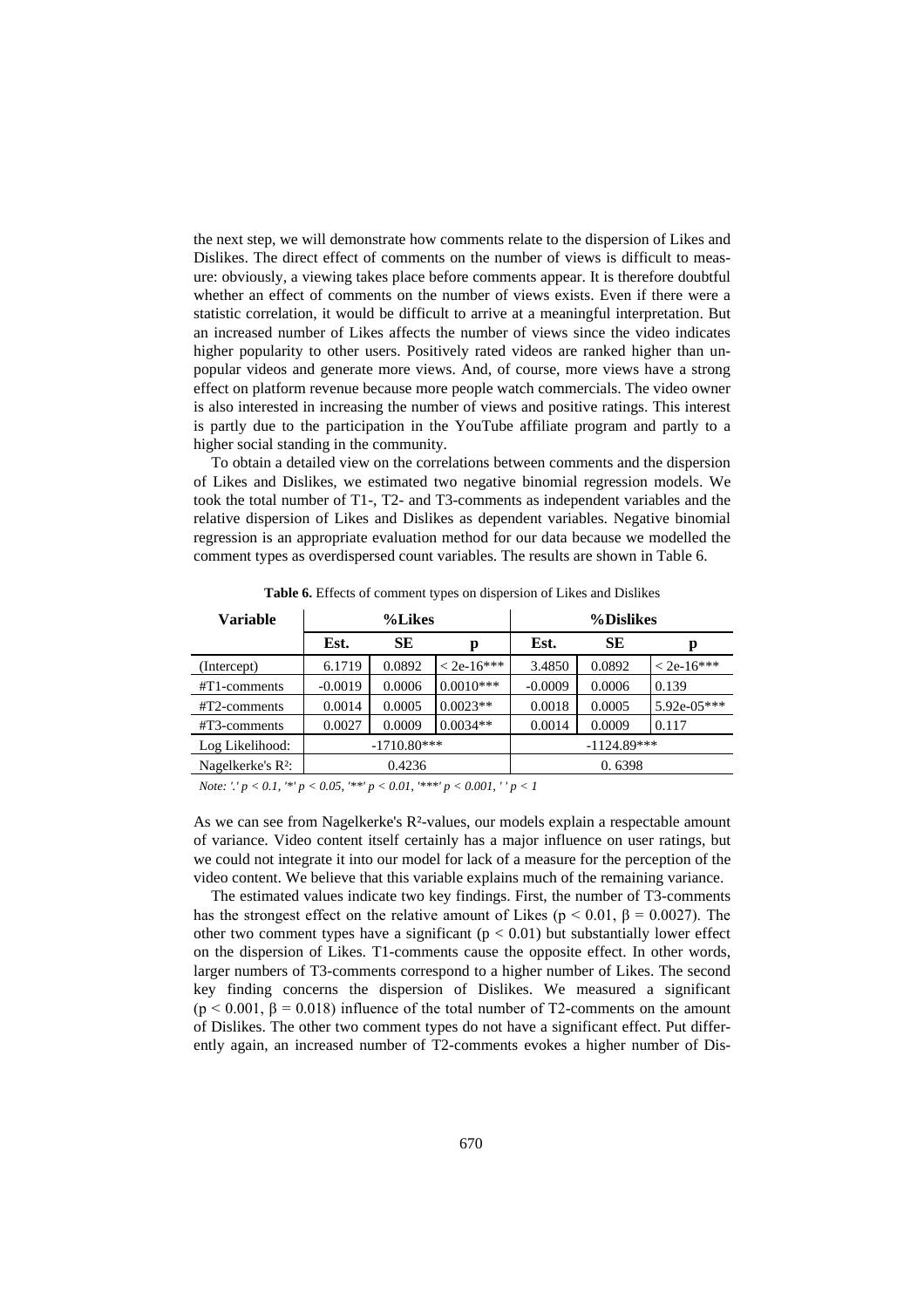likes. This is in accordance with the findings from our descriptive analyses (section 4):

T3-comments seem to provide added value to the users whereas T2-comments have the reverse effect.

In conclusion, the regression analyses showed that different distributions of comment types influence the users' rating behaviour. The recommendations for a video owner are clear: motivate users to post fair, substantial and content specific comments (T3-comments) to get a higher amount of Likes. To counteract Dislikes, it should be made quite clear that offensive, spam like or insubstantial posts (T2-comments) are not welcome on the video page. However, a video owner has little influence on the comments published for his video. Only YouTube as the platform provider is capable of implementing and enacting appropriate policies.

#### **7 Discussion**

In this article we dealt with a relatively new form of communication, YouTube comments. The main object of our study was the distribution of three different comment types among all YouTube comments: discussion (T1), inferior post (T2) and substantial comment (T3). Our results support our suggestions that the bad image of You-Tube comments is due to the high amount of T2 comments, but that users still make frequent use of comments due to added value (information, entertainment, social exchange, etc.) derived from, T1- and T3-comments. Furthermore, with the help of our classification approach, we were able to provide further insights into the communication form "YouTube comment" and to highlight its main characteristics.

Our analyses yield several recommendations for improving user acceptance of YouTube comments. High numbers of T2-comments displace substantial comments. To counteract the negative image of YouTube comments, the added value of T1- and T3-comments ought to be emphasised. Appropriate visualizations which take context dependencies for particular video sequences into account, for example, could highlight valuable posts. Dynamic and media time based annotations, which were established in the context of interactive videos years ago [3] [9], are likely to be very well suited for visualizing substantial or context-specific user comments. Furthermore, we noticed that users express their emotional attitude towards a video via short shout outs (C5- and C6-comments), which also displace substantial contributions. It might be helpful at this point to launch a secondary rating system, which user could use to express their emotional attitude. Short emotional posts would retain their significance if a more suitable visualization form was available. Our results at least confirm the claim that users frequently communicate their emotions in comments.

Beyond that, our classification approach showed that comments are very well suited for semantic analyses of video content. First results of our prototypes showed that comments can be used for automatic video retrieval, which leads to higherquality indexing and better search results. Since it is safe to assume that YouTube will present us with new record upload and view statistics in near future, lightweight alternatives to audio and video processing will become more and more important. Our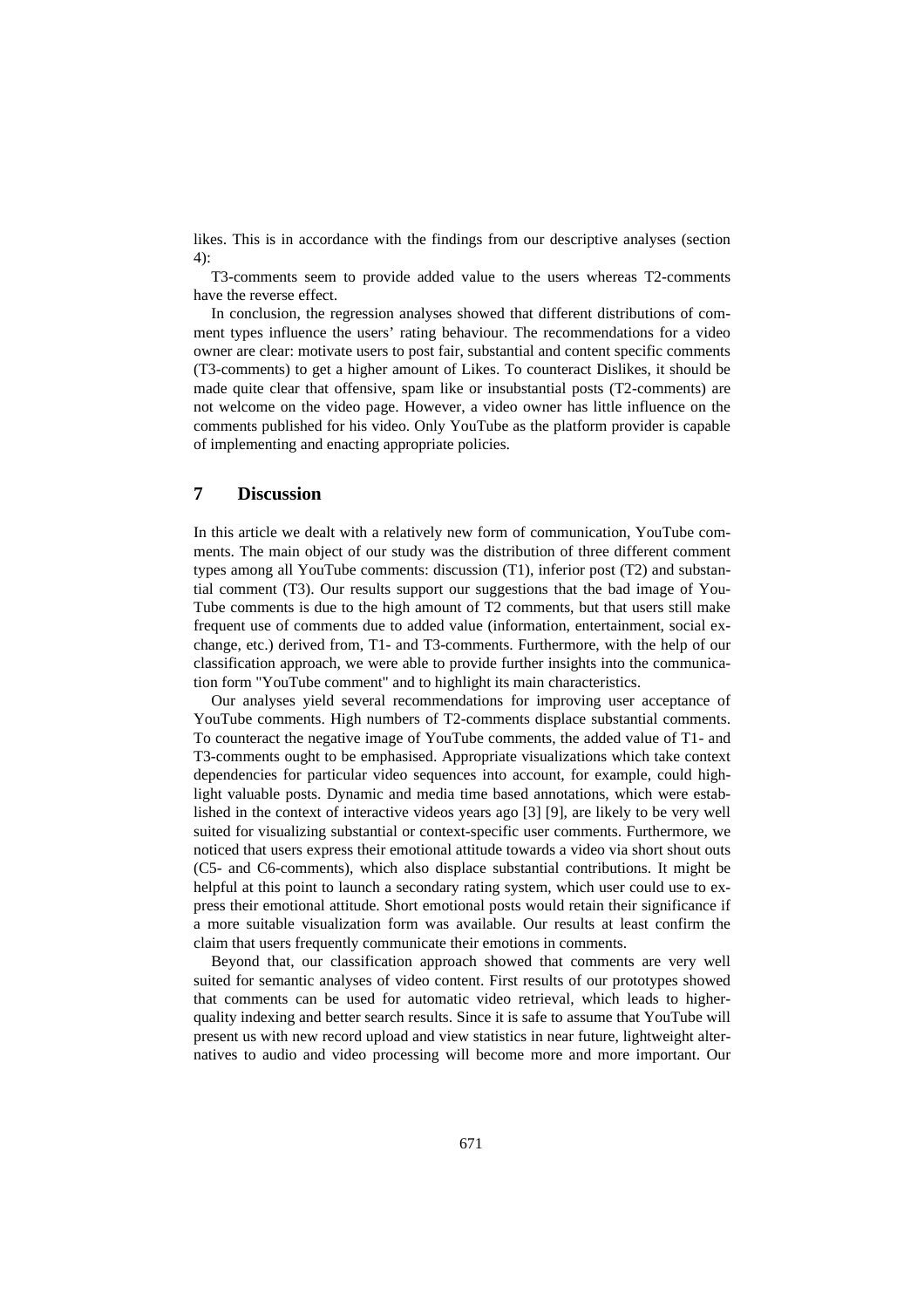regression analysis shows that YouTube comments affect the way we perceive online videos. We are now able to describe the main characteristics of a comment that creates added value for the users: fair, substantial and relevant for the underlying video are some of them. This knowledge forms the basis for recommendations to YouTube regarding the way comments should be presented and published, respectively.

In our opinion, the potential of video comments goes far beyond improving bad publicity. We could translate existing research results on social TV and interactive video to the context of online videos and provide a completely new experience of social exchange to millions of users. Interactive and context-sensitive comments, which are either directly embedded in the video context or in the surrounding page, may lead to a higher level of entertainment and information. We definitely think that online videos will evolve into a social medium, and communicative features such as "comments 2.0" will help get there. In future research we will focus on this trend and investigate further ways how users can participate in this global social exchange.

There are several limitations of our work that provide avenues for future research. Our data set, for instance, is based on certain YouTube feeds and contains popular online videos only. Our findings are limited to popular videos for which a reasonably large number of comments is available, because the analysis methods we used rely on these assumption. Furthermore our features do not cover the user perception of a video, since our data set did not cover this information. The regression analyses on the relationship of comment types and user ratings would certainly reveal further interesting results if we included the video content perception as another independent variable. Further research will be necessary to analyse these correlations.

#### **References**

- 1. Ammari, A., Dimitrova, V., Despotakis, D.: Semantically Enriched Machine Learning Approach to Filter YouTube Comments for Socially Augmented User Models. In Proceedings of the Int. Workshop on Augmented User Models, UMAP Conference, pp. 6 - 17 (2011)
- 2. Chang C.-C., Lin C.-J.: LIBSVM: A library for support vector machines. In ACM Transactions on Intelligent Systems and Technology, Volume 2, Issue 3, pp. 1 - 27 (2011)
- 3. Fagá, R.Jr., Motti V.G., Cattelan R.G., Teixeira, C.A.C. Pimentel M.d.G.C.: A social approach to authoring media annotations. In Proceedings of the  $10<sup>th</sup> ACM$  symposium on Document engineering, pp. 17 -26 (2010)
- 4. Hsu C.-F., Caverlee J., Khabiri E.: Hierarchical Comments-Based Clustering. In Proceedings of the 2011 ACM Symposium on Applied Computing, pp. 1130 - 1137 (2011)
- 5. Hsu C.-F., Khabiri E., Caverlee J.: Ranking Comments on the Social Web. In Proceedings of the International Conference on Computational Science and Engineering 2009, pp. 90 - 97 (2009)
- 6. iab research: Social: A closer look at behaviour on YouTube & Facebook, Executive summary. http://www.iabuk.net/research/library/social-a-closer-look-at-behaviour-onyoutube-and-facebook
- 7. Lampe C., Wash R., Velasquez A., Ozkaya E.: Motivations to participate in online communities. In Proceedings of the  $28<sup>th</sup>$  international conference on Human factors in computing systems, pp. 1927-1936 (2010)